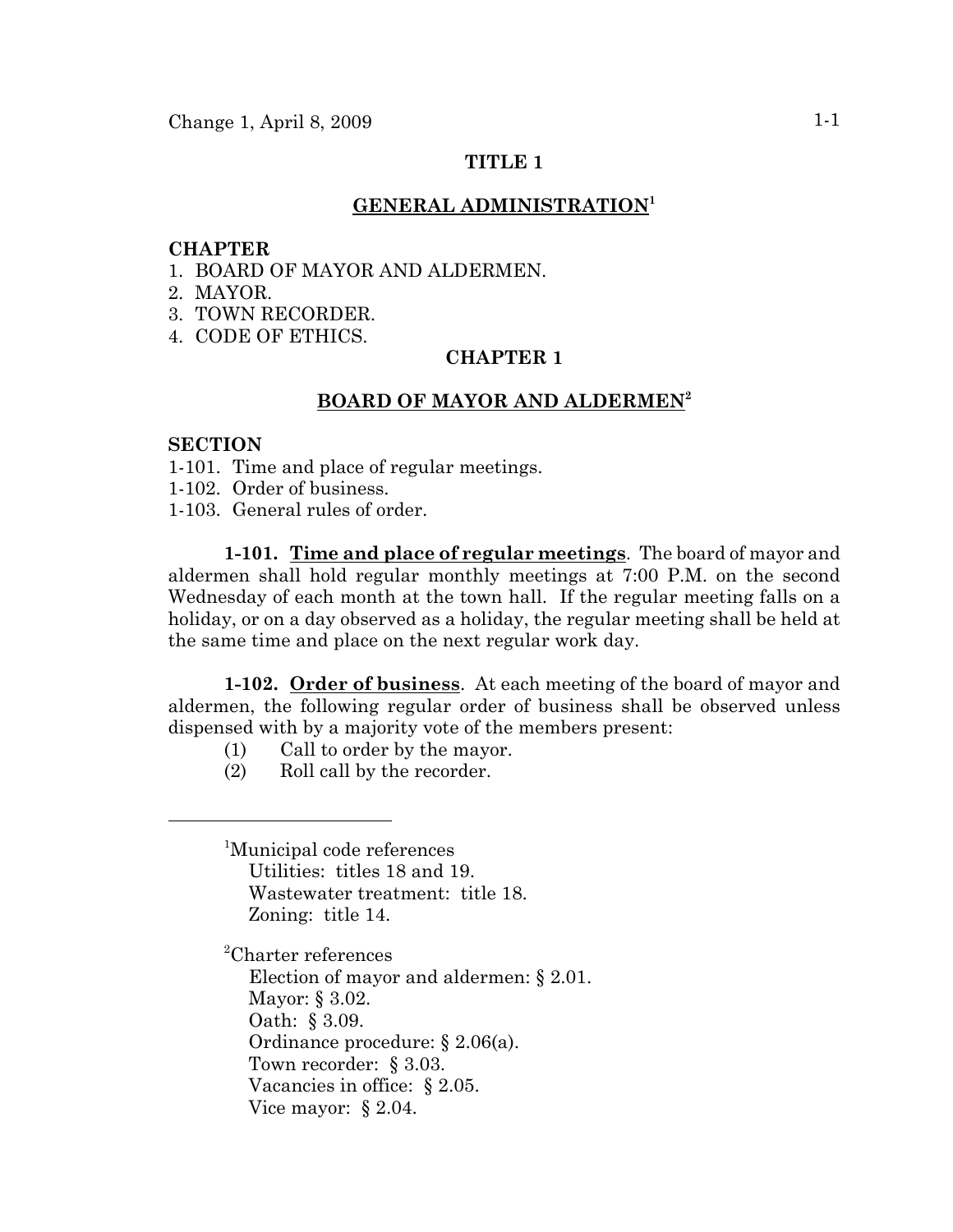(3) Reading of minutes of the previous meeting by the recorder, and approval or correction.

- (4) Grievances from citizens.
- (5) Communications from the mayor.

(6) Reports from committees, members of the board of mayor and aldermen, and other officers.

- (7) Old business.
- (8) New business.
- (9) Adjournment.

**1-103. General rules of order**. The rules of order and parliamentary procedure contained in Robert's Rules of Order, Newly Revised, shall govern the transaction of business by and before the board of mayor and aldermen at its meetings in all cases to which they are applicable and in which they are not inconsistent with provisions of the charter or this code.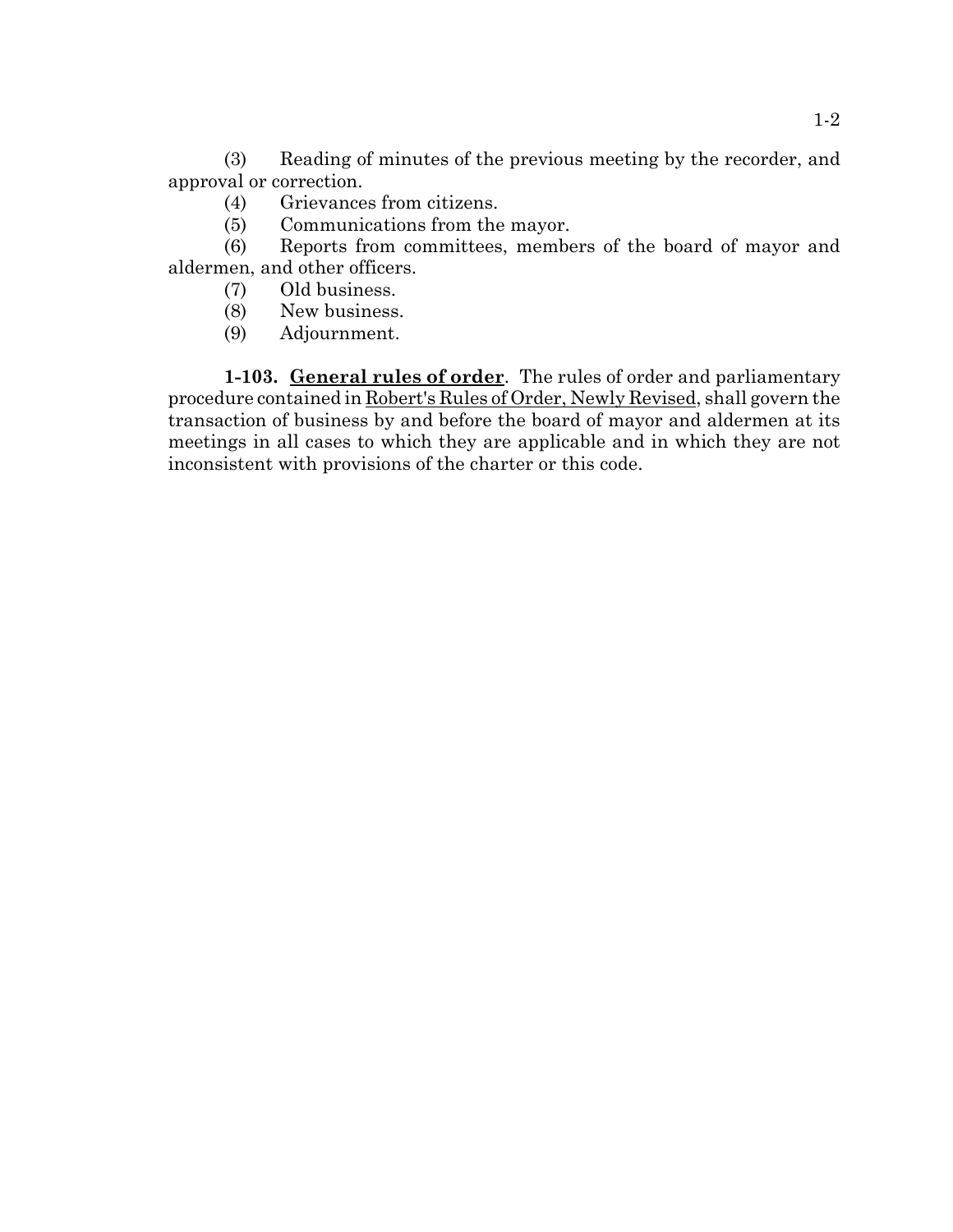## **CHAPTER 2**

# **MAYOR1**

# **SECTION**

1-201. Duties of mayor. 1-202. Executes Town's contracts.

**1-201. Duties of mayor**. The mayor shall perform such duties as provided by the charter and any ordinances duly enacted by the board of mayor and aldermen consistent with the charter.

**1-202. Executes town's contracts**. The mayor shall execute all contracts as authorized by the board of mayor and aldermen.

<sup>1</sup> Charter references Duties of mayor: § 3.02. Vacancies in office: § 2.05. Vice-mayor: § 2.04.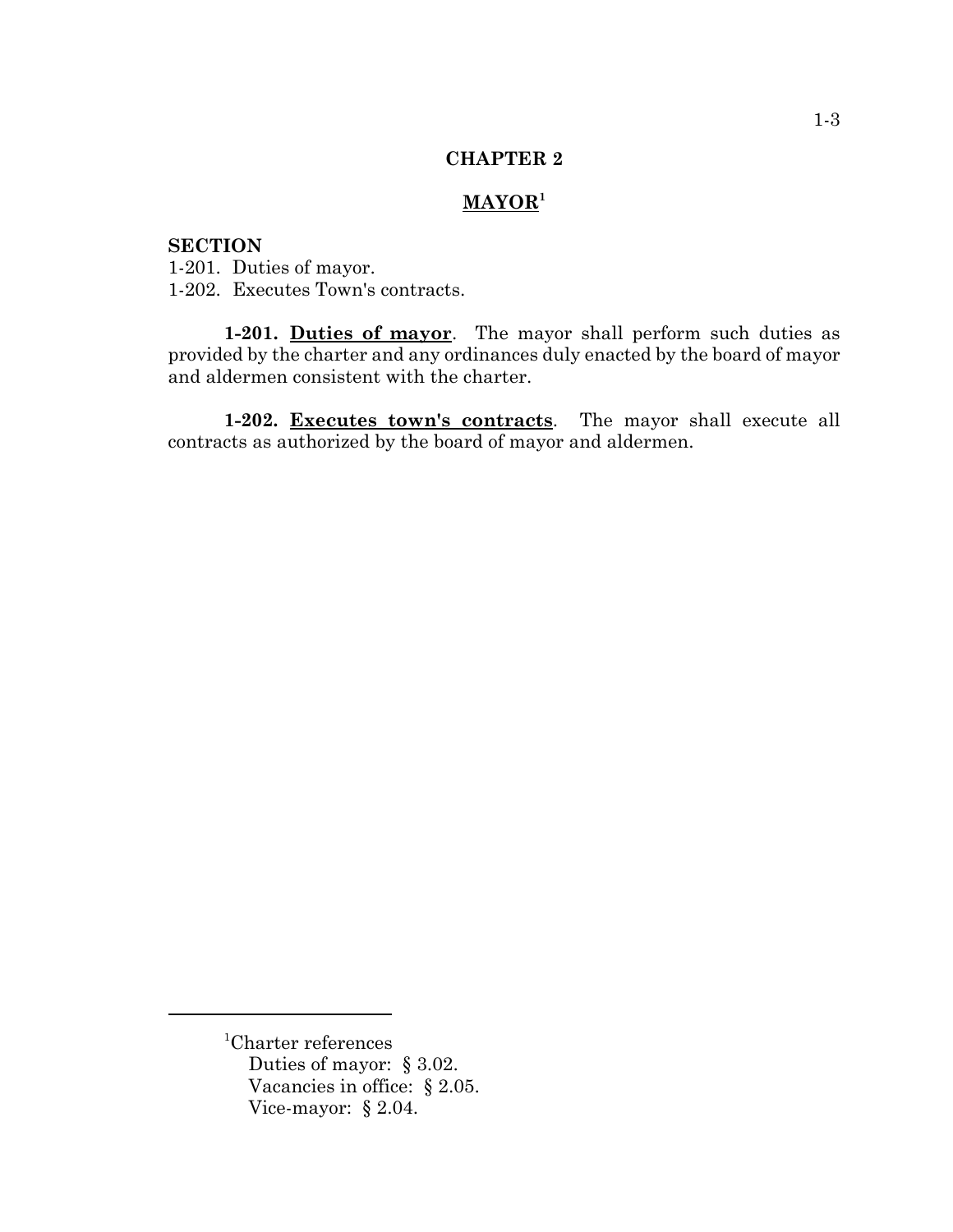### **CHAPTER 3**

# **TOWN RECORDER<sup>1</sup>**

#### **SECTION**

1-301. To keep minutes, etc. 1-302. To perform general administrative duties, etc.

**1-301. To keep minutes, etc**. The town recorder shall keep the minutes of all meetings of the board of mayor and aldermen and shall preserve the original copy of all ordinances in a separate ordinance book.

**1-302. To perform general administrative duties, etc**. The town recorder shall perform all administrative duties for the board of mayor and aldermen and for the town which are not assigned by the charter, this code, or the board of mayor and aldermen to another corporate officer. He shall also have custody of and be responsible for maintaining all corporate bonds, records, and papers.

<sup>1</sup> Charter references Town recorder: § 3.03.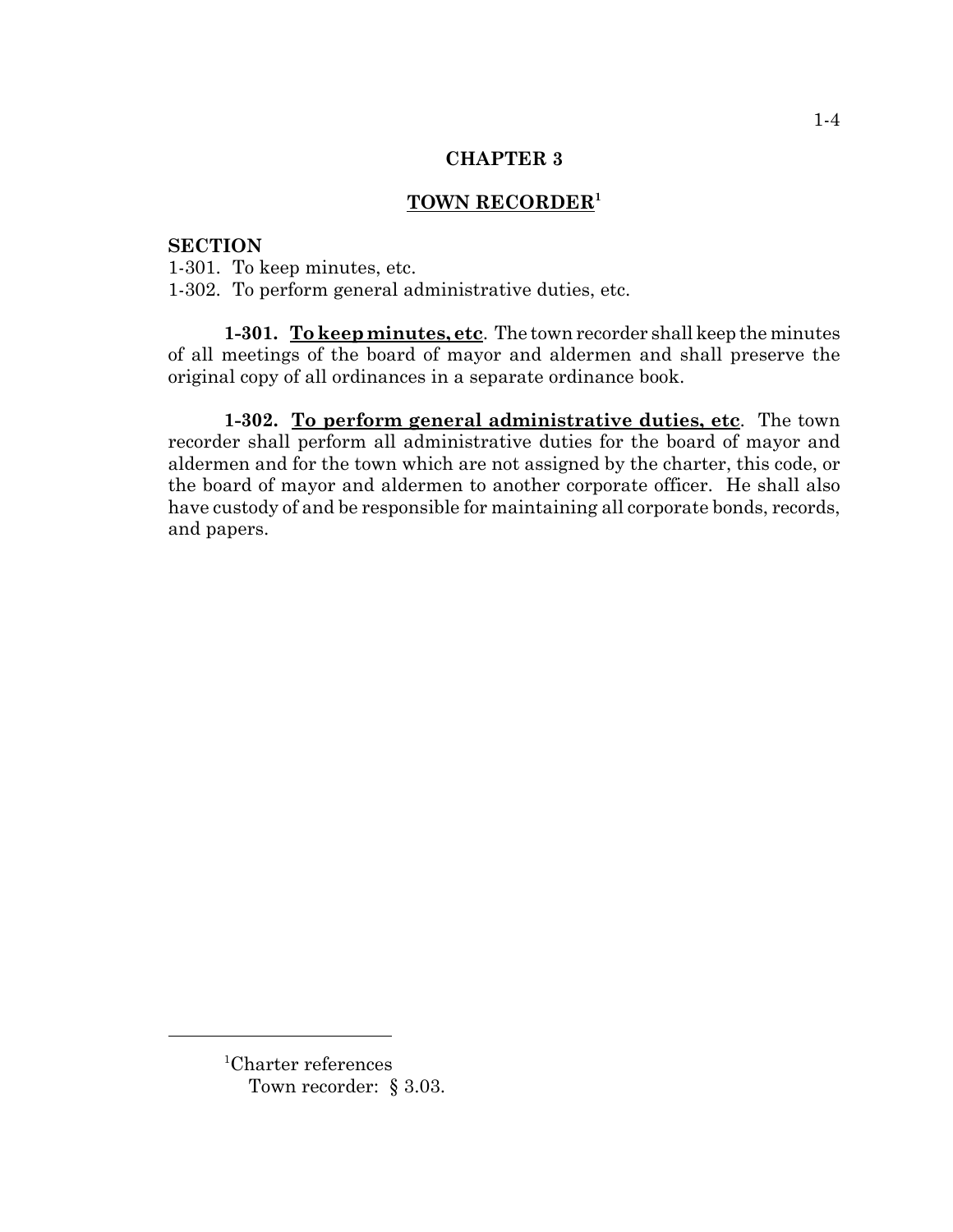# **CHAPTER 4**

### **CODE OF ETHICS**<sup>1</sup>

#### **SECTION**

- 1-401. Applicability.
- 1-402. Definition of "personal interest."
- 1-403. Disclosure of personal interest by official with vote.
- 1-404. Disclosure of personal interest in non-voting matters.
- 1-405. Acceptance of gratuities, etc.
- 1-406. Use of information.
- 1-407. Use of municipal time, facilities, etc.
- 1-408. Use of position or authority.
- 1-409. Outside employment.
- 1-410. Ethics complaints.
- 1-411. Violations.

Campaign finance: Tennessee Code Annotated, title 2, ch. 10.

Conflict of interests: Tennessee Code Annotated, §§ 6-54-107, 108; 12-4-101, 102.

Conflict of interests disclosure statements: Tennessee Code Annotated, § 8-50-501 and the following sections.

Consulting fee prohibition for elected municipal officials: Tennessee Code Annotated, §§ 2-10-122, 124.

Crimes involving public officials (bribery, soliciting unlawful compensation, buying and selling in regard to office): Tennessee Code Annotated, § 39-16-101 and the following sections.

Crimes of official misconduct, official oppression, misuse of official information: Tennessee Code Annotated, § 39-16-401 and the following sections.

Ouster law: Tennessee Code Annotated, § 8-47-101 and the following sections.

<sup>&</sup>lt;sup>1</sup>State statutes dictate many of the ethics provisions that apply to municipal officials and employees. For provisions relative to the following, see the Tennessee Code Annotated (T.C.A.) sections indicated: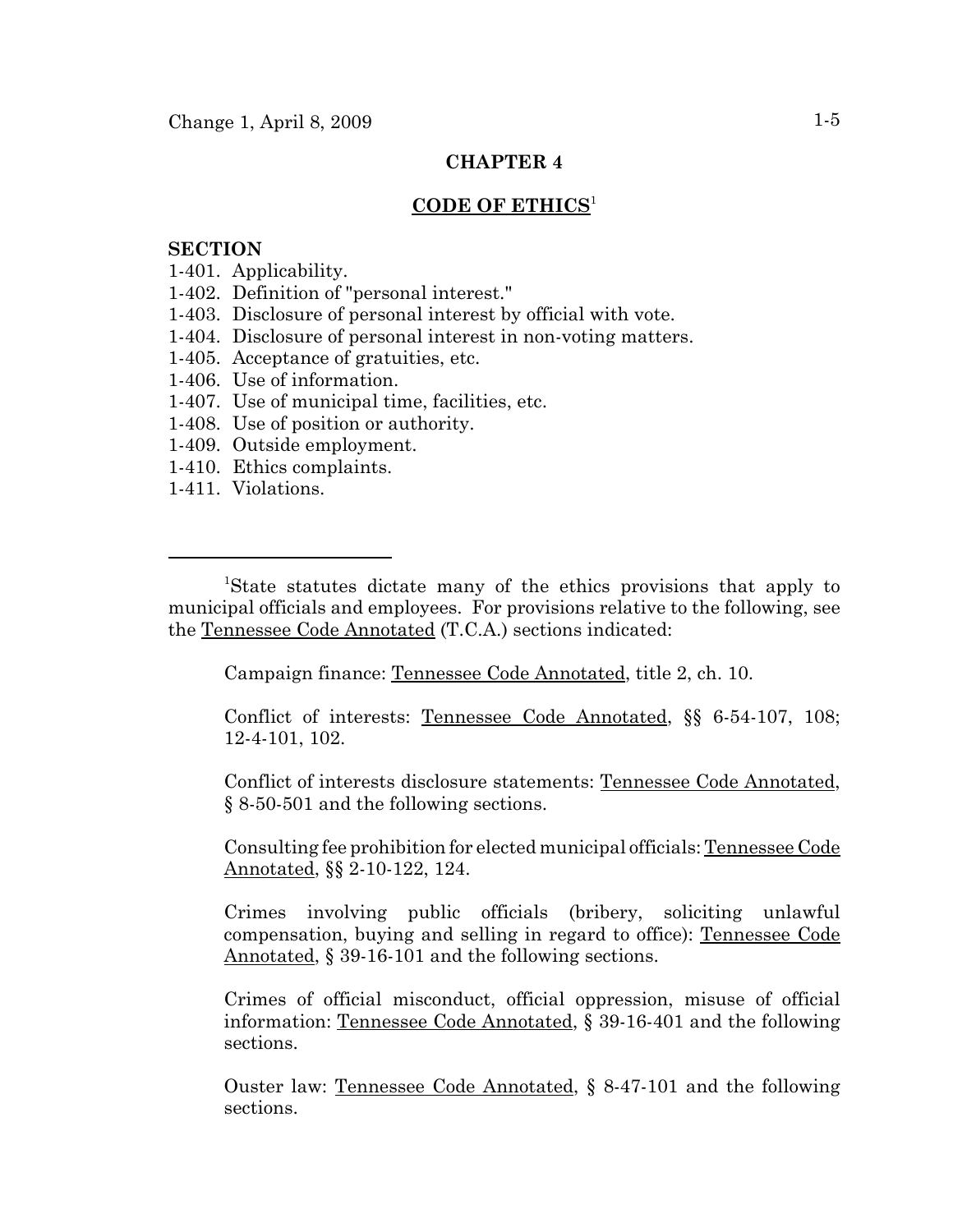Change 1, April 8, 2009  $1-6$ 

**1-401. Applicability**. This chapter is the code of ethics for personnel of the Town of Baileyton, Tennessee (herein "municipality"). It applies to all full-time elected or appointed officials and employees, whether compensated or not, including those of any separate board, commission, committee, authority, corporation, or other instrumentality appointed or created by the municipality. The words "municipal" and "municipality" include these separate entities. (as added by Ord. #07-02-14-1, April 2009)

**1-402. Definition of "personal interest."** (1) For purposes of §§ 1-403 and 1-404, "personal interest" means:

(a) Any financial, ownership, or employment interest in the subject of a vote by a municipal board not otherwise regulated by state statutes on conflicts or interests; or

(b) Any financial, ownership, or employment interest in a matter to be regulated or supervised; or

(c) Any such financial, ownership, or employment interest of the official's or employee's spouse, parent(s), stepparent(s), sibling(s), child(ren), or stepchild(ren).

(2) The words "employment interest" include a situation in which an official or employee or a designated family member is negotiating possible employment with a person or organization that is the subject of the vote or that is to be regulated or supervised.

(3) In any situation in which a personal interest is also a conflict of interest under state law, the provisions of the state law take precedence over the provisions of this chapter. (as added by Ord. #07-02-14-1, April 2009)

**1-403. Disclosure of personal interest by official with vote**. An official with the responsibility to vote on a measure shall disclose during the meeting at which the vote takes place, before the vote and so it appears in the minutes, any personal interest that affects or that would lead a reasonable person to infer that it affects the official's vote on the measure. In addition, the official may recuse himself from voting on the measure. (as added by Ord. #07-02-14-1, April 2009)

**1-404. Disclosure of personal interest in nonvoting matters**. An official or employee who must exercise discretion relative to any matter, other than casting a vote, and who has a personal interest in the matter that affects or that would lead a reasonable person to infer that is affects the exercise of the discretion shall disclose, before the exercise of the discretion when possible, the interest on a form provided by and filed with the recorder. In addition, the official or employee may, to the extent allowed by law, charter, ordinance, or policy, recuse himself from the exercise of discretion in the matter. (as added by Ord. #07-02-14-1, April 2009)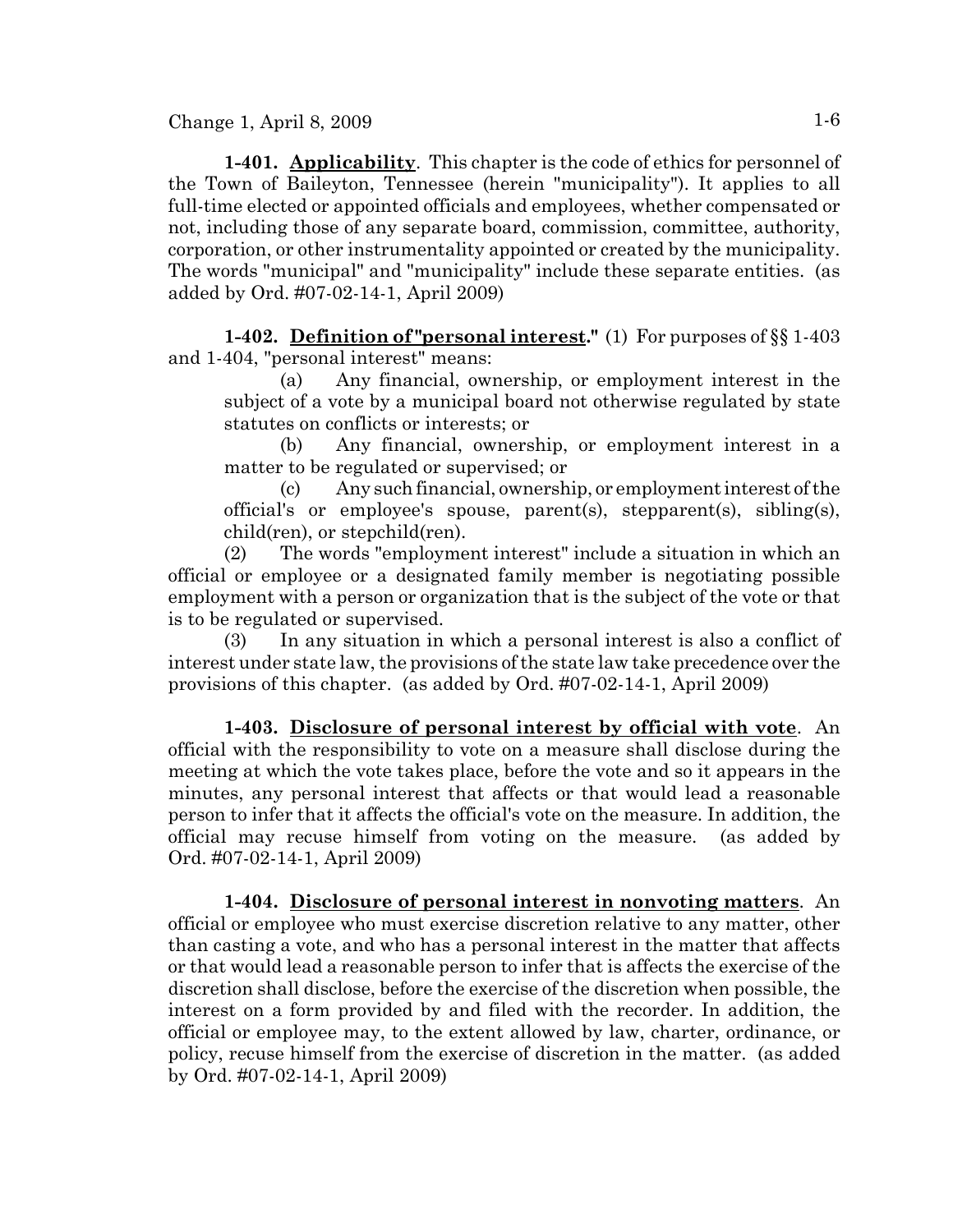$Change 1, April 8, 2009$   $1-7$ 

**1-405. Acceptance of gratuities, etc**. An official employee may not accept, directly or indirectly, any money, gift, gratuity, or other consideration or favor of any kind form anyone other than the municipality:

(1) For the performance of an act, or refraining from performance of an act, that he would be expected to perform, or refrain from performing, in the regular course of his duties; or

(2) That might reasonably be interpreted as an attempt to influence his action, or reward him for past action, in executing municipal business. (as added by Ord. #07-02-14-1, April 2009)

**1-406. Use of information**. (1) An official or employee may not disclose any information obtained in his official capacity or position of employment that is made confidential under state or federal law except as authorized by law.

(2) An official or employee may not use or disclose information obtained in his official capacity or position of employment with the intent to result in financial gain for himself or any other person or entity. (as added by Ord. #07-02-14-1, April 2009)

**1-407. Use of municipal time, facilities, etc**. (1) An official or employee may not use or authorize the use of municipal time, facilities, equipment, or supplies for private gain or advantage to himself.

(2) An official or employee may not use or authorize the use of municipal time, facilities, equipment, or supplies for private gain or advantage to any private person or entity, except as authorized by legitimate contract or lease that is determined by the governing body to be in the best interests of the municipality. (as added by Ord. #07-02-14-1, April 2009)

**1-408. Use of position or authority**. (1) An official or employee may not make or attempt to make private purchases, for cast or otherwise, in the name of the municipality.

(2) An official or employee may not use or attempt to use his position to secure any privilege or exemption for himself or others that is not authorized by the charter, general law, or ordinance or policy of the municipality. (as added by Ord. #07-02-14-1, April 2009)

**1-409. Outside employment**. An official or employee may no/accept or continue any outside employment if the work unreasonably inhibits the performance of any affirmative duty of the municipal position or conflicts with any provision of the municipality's charter or any ordinance or policy. (as added by Ord. #07-02-14-1, April 2009)

**1-410. Ethics complaints**. (1) The city attorney is designated as the ethics officer of the municipality. Upon the written request of an official or employee potentially affected by a provision of this chapter, the city attorney